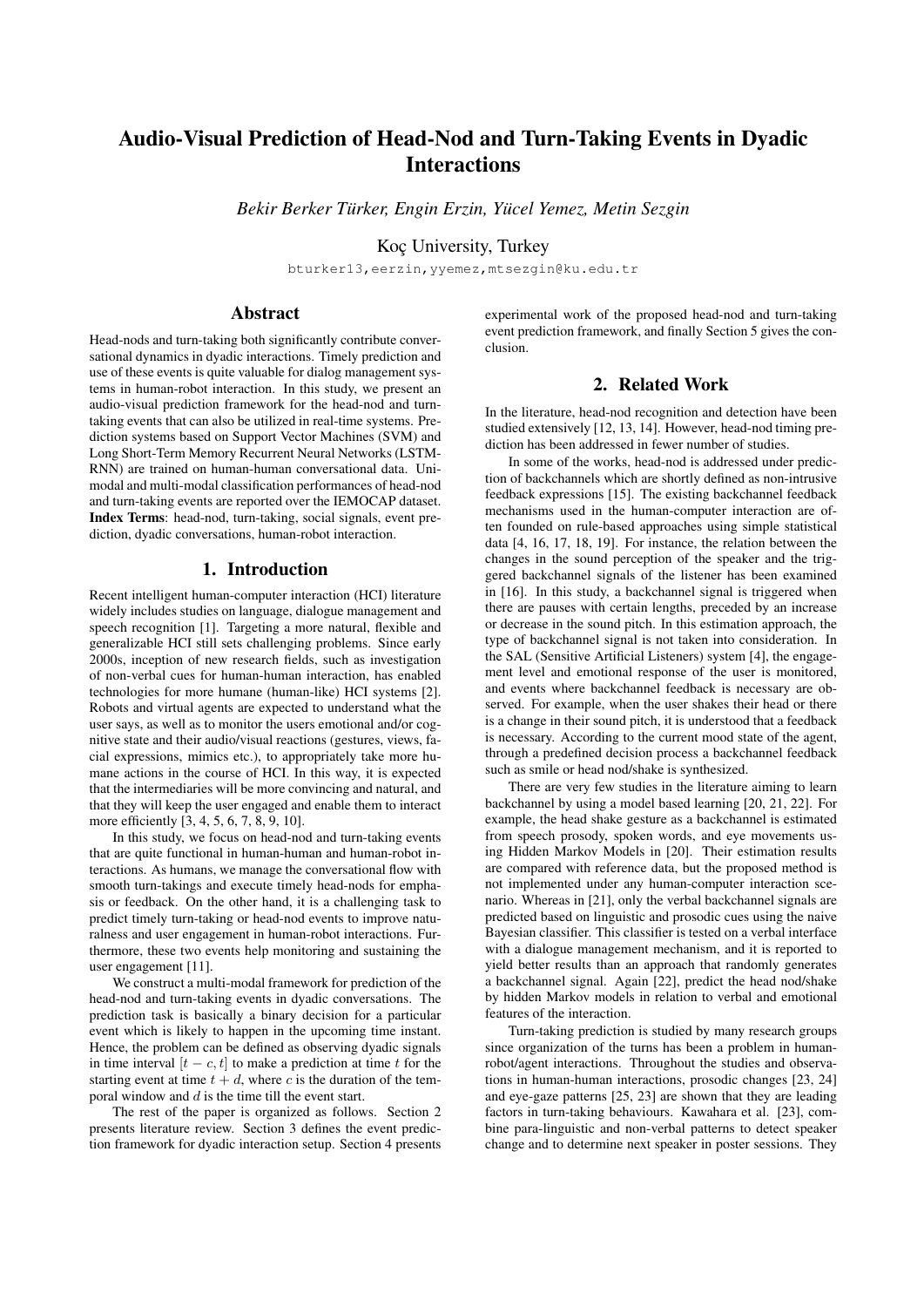

Figure 1: *System overview*

state that prosodic and gaze features are useful for speaker change detection, while backchannel of audience is also useful to determine next speaker. In a more recent study, Skantze [24] proposed a continuous model solution for turn-taking problems. His work is solely based on audio features where visual channel communication is not considered. He used task-based interaction database in training while we use naturalistic social talk interactions which is more challenging and applicable in wild. Our work also contributes in prediction of head-nod which is a social signal and supporting turn-taking predictions.

# 3. Methodology

Our main objective in this study is to predict head-nod and turntaking events before they take place in a dyadic conversation setup. We value these two problems for a more natural HCI system, in which a robot or virtual agent can predict probable head-nod or turn-taking opportunity by monitoring the interaction between human user and itself. In this purpose, we propose an event prediction framework, which can be trained using human-human dyadic conversational data. Figure 1 presents system overview of the proposed framework. There are two sets of features which are extracted from low-level acoustic signals and high-level non-verbal behavioral cues. We perform feature summarization for the SVM classifier and utilize temporal feature stream for the LSTM-RNN classifier. Each block of the framework and their input/output characterizations are given in the following subsections.

We define turn-taking event as the time instant that user ends her/his turn. Similarly, head-nod event is the time instant that head-nod action starts. Regardless of their type, we call them both '*event*' which occurs at given time t. Figure 2 shows event prediction structure over the interaction time-line of participants 1 and 2. Binary decision of the event occurrence is predicted by using features over the recent temporal window of length c seconds.



Figure 2: *Event prediction time-line*

We define two sets of features for the event prediction over the temporal window. Section 3.1 defines the first set as lowlevel acoustic features. The second set of features are defined on high-level non-verbal behavioral cues in Section 3.2. In the following subsections, aforementioned features and corresponding dimensions are provided for single participant. Eventual feature dimensions are given in Section 4, since minor changes apply for different event predictions: turn-taking and head-nod.

### 3.1. Acoustic Features

Acoustic features are composed of both spectral and prosodic features. Spectral properties are described by mel-frequency cepstral coefficient (MFCC) representation which is the most commonly used spectral feature in speech and audio processing. We compute 12-dimensional MFCC features. Also, the log-energy coefficient is appended. Thus, the resulting 13 dimensional spectral feature vector is defined as  $f^M$ .

Prosody characteristics at the acoustic level carry important temporal and structural clues for audio portion just before the event occurrence. We choose to include speech intensity, pitch, and confidence-to-pitch into the prosody feature vector as in [26, 27]. Speech intensity is extracted as the logarithm of the average signal energy over the analysis window. Pitch is extracted using a well-known auto-correlation based method [28]. Confidence-to-pitch provides an auto-correlation score for the fundamental frequency [27]. These three parameters and their first temporal derivatives form the 6-dimensional prosody feature vector, denoted by  $f^P$ .

Since extracted acoustic features are speaker and utterance dependent, we apply mean and variance normalization to both spectral and prosodic features. The mean and variance normalization of features is performed over the temporal window. Then the normalized spectral and prosodic features are concatenated and resulting 19-dimensional acoustic feature vector is obtained:  $f^A = [f^M f^P]$ . Note that acoustic features are extracted using a 40 msec sliding window at intervals of 25 msec. Thus, feature frame rate is 40 Hz.

#### 3.2. Non-verbal behavioral cues

Non-verbal behavioral cues are produced by participants in the interactions, mostly in a unconscious way. These cues create a harmony between the participants, for instance one participant's head-nod may trigger the other's head-nod. Mirroring is defined as unconsciously copying others' non-verbal expressions in an interaction [29]. Similarly, mirroring effect is observed in laugh/smile expressions [30]. On the other hand, gazing behaviours have important roles in social interactions. In [31], authors show eye-gaze convey essential cues for turn-taking. Also, turn-taking request can be expressed with relatively rapid, large and frequent head-nodding [32].

Considering the meanings and their interactions of these non-verbal behavioral cues, we choose to include them into the feature set of our event prediction framework. The labels over the time-line is transformed into binary values with frame rate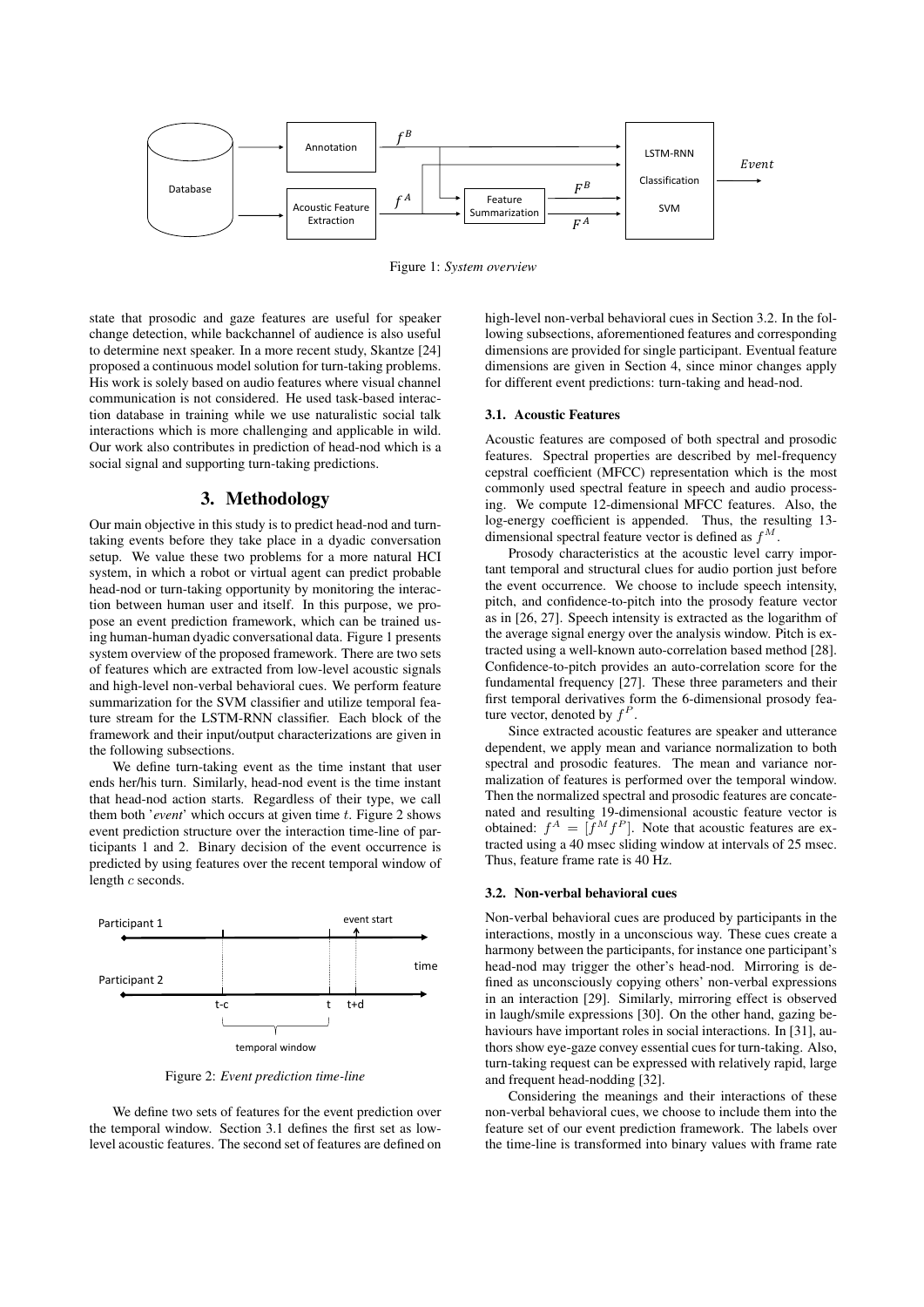of 40 Hz. The frames get 1's where non-verbal behavioral event is active, the rest of the regions get 0's which means the event is not active. The frames are totally synchronous with acoustic feature frames. The resulting 3-dimensional non-verbal behavioral cues (head-nod, laugh/smile, gaze away) feature vector is denoted as  $f^B$ .

#### 3.3. Feature Summarization

We perform statistical feature summarization over the temporal window  $[t - c, t]$  for the SVM classifier. For this purpose, we compute statistical quantities of the acoustic feature that comprise of 11 functionals, which are the mean, standard deviation, skewness, kurtosis, range, minimum, maximum, first quantile, third quantile, median quantile and inter-quantile range. This set of functionals were successfully used before by Metallinou et al. [33] for continuous emotion recognition from speech and body motion. Resulting summarized acoustic feature vector is denoted as  $F^A$ . The dimension of  $F^A$  is 11 times the dimension of  $f^A$ .

Similarly, non-verbal behavioral cues features are reduced down to single vector. Since these features are binary values, we choose to keep only one value which denotes the existence indication of the non-verbal behavioral cue in a given temporal window,  $[t-c, t]$ . For instance, if any portion of head-nod event appears within the temporal window, we summarize it as 1, otherwise as 0. Thus, summarized single vector has 3 dimensions and denoted as  $F^B$ .

#### 3.4. Classifier

We employ SVM and LSTM-RNN classifiers in the proposed event prediction framework. SVM is a binary classifier based on statistical learning theory, which maximizes the margin that separates samples from two classes [34]. SVM projects data samples to different spaces through kernels that range from simple linear to radial basis function (RBF) [35]. We consider the summarized statistical features ( $F^A$  and  $F^B$ ) as inputs of the SVM classifier to discriminate occurance or absence of the 'event' at time  $t + d$ .

On the other hand, LSTM-RNN is an recurrent artificial neural network model. We use the LSTM-RNN classifier to model the temporal structure of the feature streams as it has been successfully used in many time-series data [36]. Since the model is sequential, frame based time-series features  $(f^A)$  and  $f<sup>B</sup>$ ) are used without summarization. In this work, we use only one LSTM layer. The further details of the classifier structure and its parameters are explained in Section 4.

## 4. Experiments and Results

In Section 3, we describe the methodology of event prediction in dyadic interactions. Following that, we perform prediction of two events: turn-taking and head-nod. During the experiments, the person of interest (POI) is either Participant 1 or Participant 2. In other words, we have a single classification structure which takes one participant on focus and make prediction for that participant. For instance, each annotated head-nod belongs to one participant position: either 1 or 2. Thus, it is known which participant is POI for prediction of each head-nod. Then, we have 2 sources of features: POI and the other (OTH). Naturally, acoustic features and non-verbal behavioral cues features are available for both of them.

In turn-taking prediction, we use  $POI(f^A, f^B)$  and  $OTH(f<sup>B</sup>)$ . Since, we know only POI has speech in temporal

window. On the other hand, in head-nod prediction we use all available features:  $POI(f^A, f^B)$  and  $OTH(f^A, f^B)$ . Note that feature dimension orders are preserved both in between POI, OTH and  $f^A$ ,  $f^B$ .

#### 4.1. Dataset and Annotations

In order to carry out experimental work, IEMOCAP database [37] is used. IEMOCAP consists of naturalistic human-human dyadic conversations with rich affective contents. Five dyads (sessions), interacts under scripted and spontaneous scenarios, resulting with 8 hours of data.

Annotations of non-verbal behavioural cues are carried out on IEMOCAP database. Laugh/smile annotation performed in our previous study [38]. Head-nod and gaze away cues are annotated by two human subjects. Then, the annotations are checked and if necessary corrected by a third subject.

In our annotation scheme, head-nod is defined as vertical swing of head for a reasonable of time with a conscious or unconscious mission of carrying a message to other interlocutor. This definition helped eliminating highly speaker dependent head-nod behaviours. On the other hand, gaze away is defined as the time portions that the gaze has a fixation out of the other interlocutor. Rapid eye movements (saccades) are not annotated as gaze away.

Table 1: *Annotation statistics of the three non-verbal behavioral cues and turn segments that are longer than 5 seconds*

|                  | # of events | <b>Duration</b> (sec) |      |  |
|------------------|-------------|-----------------------|------|--|
|                  |             | Mean                  | Std  |  |
| <b>Head-Nod</b>  | 1648        | 1.25                  | 0.67 |  |
| Laugh/smile      | 1244        | 0.96                  | 0.91 |  |
| <b>Gaze Away</b> | 5147        | 4.26                  | 5.14 |  |
| <b>Turns</b>     | 3132        | 8.04                  | 3.02 |  |

Table 1 reports basic annotation statistics of the three nonverbal behavioral cues and turn segments that are longer than 5 seconds. Turn annotations comes with IEMOCAP database as described in [37].

#### 4.2. Training

We set the temporal window size  $c = 2$  sec for turn-taking and  $c = 3$  sec for head-nod event prediction. Then, we create a class balanced dataset for each events. For head-nod events, we obtain balanced dataset by randomly picking 1648 negative class samples from no head-nod regions. For turntaking events, for each turn region, we extract one positive  $[t - 2, t]$  and one negative sample  $[t - 4, t - 2]$ . We keep only turns longer than 5 sec since we experiment with varying  $d = \{0, 0.1, 0.2, 0.4, 0.6, 0.8, 1\}$ . We attain balanced dataset with 6264 samples. In all experiments, these balanced datasets are used in one-session-out (5-fold) test fashion. Thus, all results are speaker independent.

RBF kernel is used in SVM training and hyper-parameters are optimized in the first fold with grid search over crossvalidation scheme. Optimized parameters are kept fixed for the rest folds.

In training of LSTM-RNN, we used single layer of LSTM with 50 hidden nodes. During the 5-fold test, in each fold we split 1 session for validation and train with 3 sessions. Earlystopping is provided by the best accuracy performance on validation set.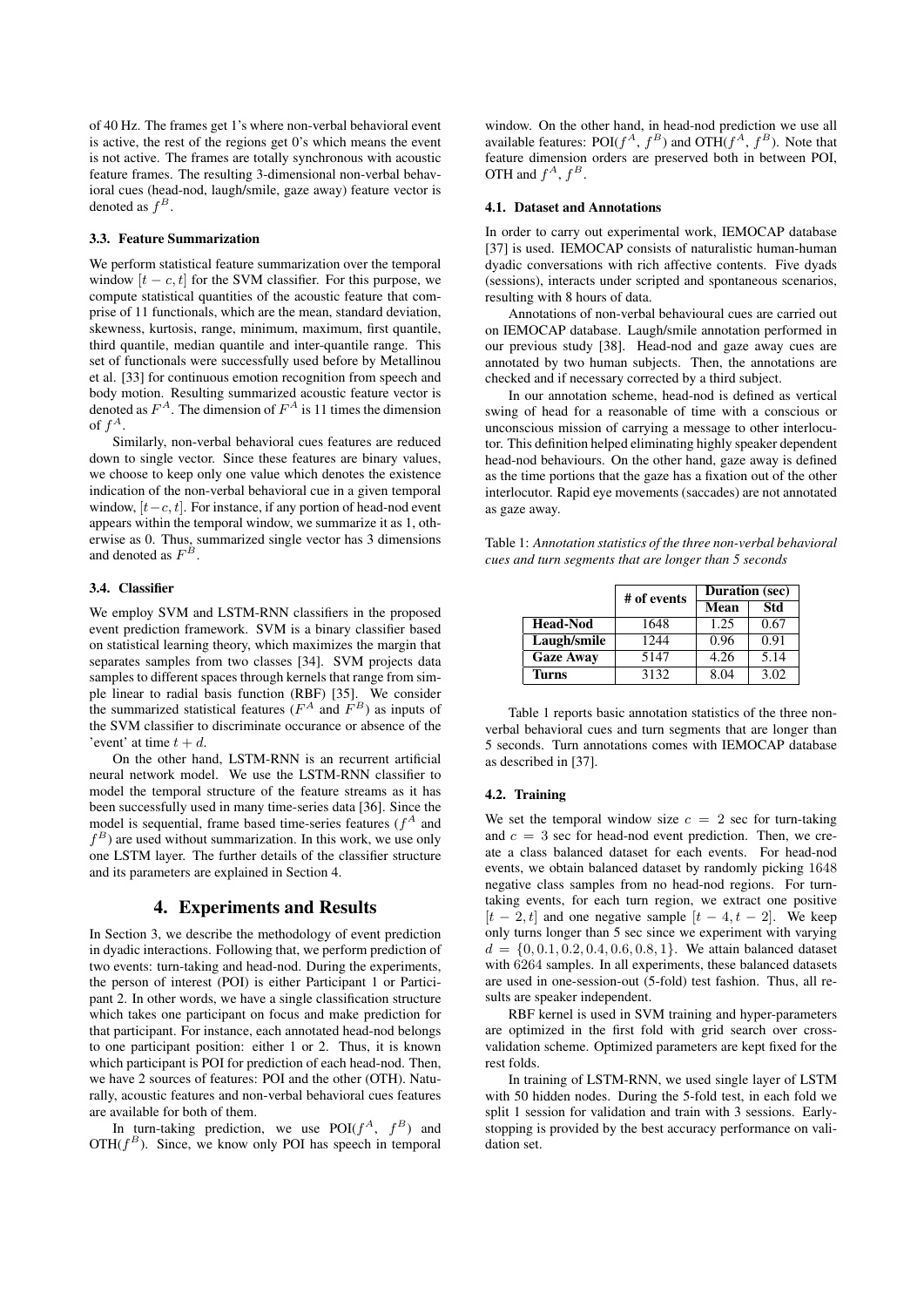#### 4.3. Results

In this section, we report our experimental evaluations, which are obtained over the balanced datasets created in Section 4.2. Since, experiments are over class balanced set, widely used performance metrics, accuracy (Acc), precision (Pre), recall (Rec),  $F_1$  – score ( $F_1$ ), are utilized in the evaluations. Note that, positive class is happening of the event: head-nodding of POI, turn-ending of POI (turn-taking of OTH).

Table 2: *Turn-taking prediction performances with the SVM for varying* d *in seconds*

| d              |       | 0.1   | 0.2   | 0.4   | 0.6   | 0.8   |       |
|----------------|-------|-------|-------|-------|-------|-------|-------|
| Acc            | 75.69 | 73,65 | 71.57 | 65.72 | 58.96 | 57.27 | 54.92 |
| Pre            | 74.98 | 72,79 | 70.71 | 64.92 | 58.13 | 56.36 | 54.38 |
| Rec            | 77.10 | 75,56 | 73.65 | 68.40 | 64.11 | 64.43 | 61.11 |
| F <sub>1</sub> | 76,03 | 74.15 | 72.15 | 66.61 | 60.97 | 60.13 | 57,55 |

Turn-taking prediction performances with SVM classifier are given in Table 2. The best performances are observed with the minimum delay till the event,  $d = 0$ , which is expected by the nature of the problem. We expect the largest differentiation between positive and negative class samples when  $d = 0$  and thus better performance than the others,  $d > 0$ .

Considering human-robot interaction, giving 200 msec advance to the robot to take the turn could be very beneficial even though prediction performances degrade slightly at  $d = 0.2$  sec. Another promising observation is having close precision and recall performances since both are important for the task. High precision means less false positives and thus less intervention while user's turn continues. High recall means less false negatives and thus less lagging to take the turn.

Table 3: *Turn-taking prediction performances with the LSTM-RNN for varying* d *in seconds*

| d           |       | 0.1   | 0.2   | 0.4   | 0.6   | 0.8   |       |
|-------------|-------|-------|-------|-------|-------|-------|-------|
| Acc         | 83.62 | 81.91 | 79.89 | 72.94 | 64.45 | 61.14 | 58.42 |
| Pre         | 80.53 | 78.21 | 77.51 | 71.59 | 63.47 | 61.64 | 57.98 |
| Rec         | 88.68 | 88.46 | 84.23 | 76.07 | 68.07 | 58.98 | 61.14 |
| $F_{\rm 1}$ | 84.41 | 83.02 | 80.73 | 73.76 | 65.69 | 60.28 | 59.52 |

Table 3 presents turn-taking prediction performances using LSTM-RNN. We observe remarkable performance improvement with LSTM-RNN compared to SVM for small  $d$ . As  $d$ increases, performance difference is getting smaller, which is quite legitimate since negative and positive class samples getting so similar and makes hard to capture pattern differences for both of the classifiers. Another observation is that LSTM-RNN produces systems with better recall performances. This can be useful for a robot, which displays more talking with more generous interventions but also timely turn-takings.

Table 4: *Head-nod prediction performances with SVM and LSTM-RNN*

|         |                | <b>SVM</b>        | <b>LSTM-RNN</b> |       |  |
|---------|----------------|-------------------|-----------------|-------|--|
|         | $F^B$<br>$F^A$ | $F^{SA}$<br>$F^A$ |                 |       |  |
| Acc     | 59,46          | 62.49             | 59,01           | 63,37 |  |
| Pre     | 60,10          | 63,53             | 61,75           | 64.21 |  |
| Rec     | 56,13          | 58,56             | 47.21           | 60,32 |  |
| $F_{1}$ | 58,05          | 60.94             | 53,51           | 62.20 |  |

In head-nod prediction task, we consider speech activity (turn states) to help prediction of head-nods, as turn-taking prediction already owns head-nod features. Thus we extract speech activity feature  $f^{SA}$ , which is binary valued stream obtained from turn annotations as defined for the other non-verbal behavioral cues features. Similarly, summarized speech activity feature  $F^{SA}$  is just defined as a binary value to indicate any temporal change in  $f^{SA}$ . The  $F^{SA}$  indicates if the participant started talking or stopped talking.

In Table 4, head-nod prediction performances are given with and without the speech activity features. We observe that speech activity features improve performances for both classifiers, but LSTM-RNN favors more than SVM. Although unimodal head-nod prediction performances of acoustic features and social cues are poor and close to random, the multimodal performances are promising. Since precision is higher, it indicates less false positives and thus less awkward timely headnods. False negatives do not create much trouble, since passing head-nod opportunity as a robot is not a big problem. Actually, even humans have much variety on head-nodding behaviour. One can just pass head-nodding if she/he experienced very same moment that she/he head-nodded before.

We perform decision fusion of the best performing SVM and LSTM classifiers by weighted sum of the classifier confidence scores as,  $\alpha * \text{SVM}(F^A, F^B, F^{SA}) + (1 - \alpha) *$  $LSTM(f^A, f^B, f^{SA})$ , where  $\alpha$  is the weight of the SVM confidence score. Table 5 presents head-nod prediction performances of the decision fusion for three values of  $\alpha$ . We observed that the decision fusion with  $\alpha = 0.6$  produced the highest  $F_1 - scores$  for head-nod prediction task.

Table 5: *Decision fusion of the best performing SVM and LSTM classifiers:*  $SVM(F^A, F^B, F^{SA})$  and  $LSTM(f^A, f^B, f^{SA})$ 

| $\alpha$ | 0.5   | 0.6   | 0.7   |
|----------|-------|-------|-------|
| Acc      | 64,28 | 65,28 | 65,34 |
| Pre      | 65,56 | 66,80 | 67.17 |
| Rec      | 60,07 | 60,68 | 59.95 |
| $F_1$    | 62.70 | 63,59 | 63.35 |

### 5. Conclusion

In this paper, we present a generalized framework for event prediction in dyadic interactions, such as human-human and human-robot. We report turn-taking and head-nod prediction performances over human-human conversational data. We showed that turn-taking prediction can be achieved with relatively better performance, even for predictions hundreds of milliseconds ahead. Head-nod prediction experiments showed that speech activity features have potential to improve the performance and fusion of classifiers achieves the best overall performance.

The proposed framework has a potential use for more humane human-robot interactions. Smooth turn-takings and producing timely head-nods are expected to make robots more natural and engaging.

### 6. Acknowledgements

This work is supported by Turkish Scientific and Technical Research Council (TUBITAK) under grant numbers 113E324 and 217E040.